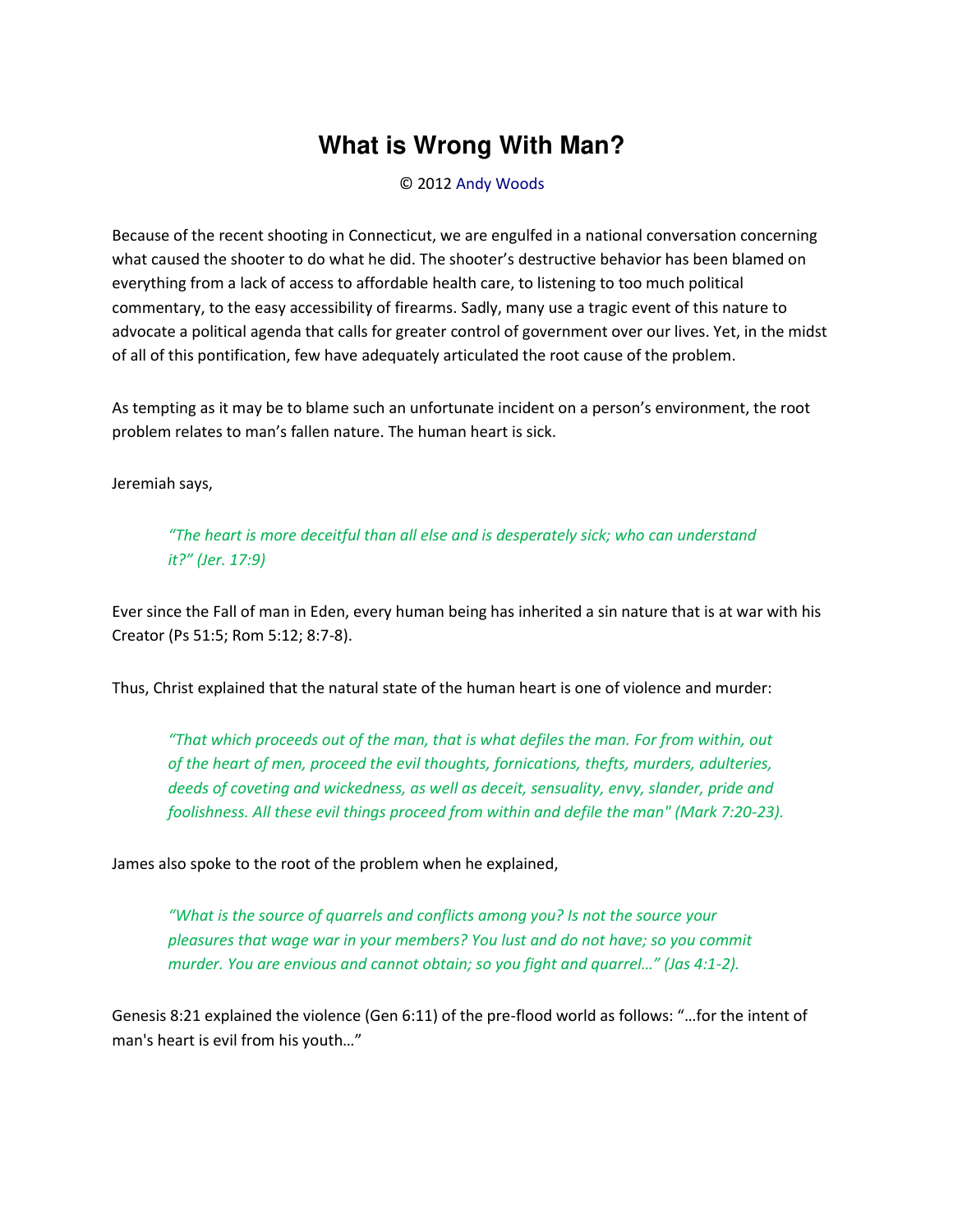The millennial kingdom will amply illustrate the truth that man's evil emanates from his nature rather than his environment. Although the kingdom will start with believing mortal, tribulation survivors (Matt 25:31-46), they will have children, and their children will have children, etc ... until the entire earth is again repopulated. During this 1000 year period Christ will rule the world from David's Throne in Jerusalem (Isa 2:2-3) consequently ushering in a perfect environment for the earth's inhabitants (Isa 11:6-9). Yet at the end of this glorious era, when given the opportunity, mankind will participate in a universal revolt against God (Zech 14:16-18; Rev 20:7-9). Quite clearly man's appetite for sin cannot be blamed on his environment since he had been living in a perfect environment for 1000 years before deciding to rebel against God.

For those that blame man's evil propensity on adverse economic conditions, they need only remember that crime statistics actually fell during the Great Depression. For those that think a lack of education is the problem, they need only recall that one of the most educated societies of all time according to literacy standards was none other than Nazi Germany. As the old saying goes, "if you educate a thief, you only increase his capacity to steal." For those that believe that a lack of government spending on social programs is the problem, they need only recall that we have spent trillions on social spending thanks to Franklin Delano Roosevelt's New Deal and Lyndon Johnson's Great Society. Despite these massive expenditures, violence, similar to what we have witnessed recently, continues unabated in our society.

The only meaningful solution to violence that emanates from man's depraved nature is an internal transformation that only God can provide. People must trust in Christ (John 3:16) and consequently experience the new birth (John 3:3-6), receive the indwelling ministry of the Holy Spirit (Rom 8:9), and participate in the divine nature (2 Pet 1:4). Only such an internal restraint on man's wicked heart will provide him with the internal conviction that he needs to deny his natural proclivity for violence. America's founding fathers well understood that if man will not externally be restrained by the bayonette (the threat of punishment from the State) then he must be internally restrained by the Bible. Should such internal restraint be removed, our ability to govern ourselves becomes impossible thereby leading to the end of the unique American experiment in liberty, independence, and limited self-government.

Given the current drift of our culture away from biblical truth, what surprises me is not the occurrence of violent episodes, like the one that recently occurred in Connecticut; but what surprises me is that these tragic events do not happen with greater frequency. The only lasting solution to man's wicked heart is an internal transformation that only God can provide, and this is the root cause of man's problem.